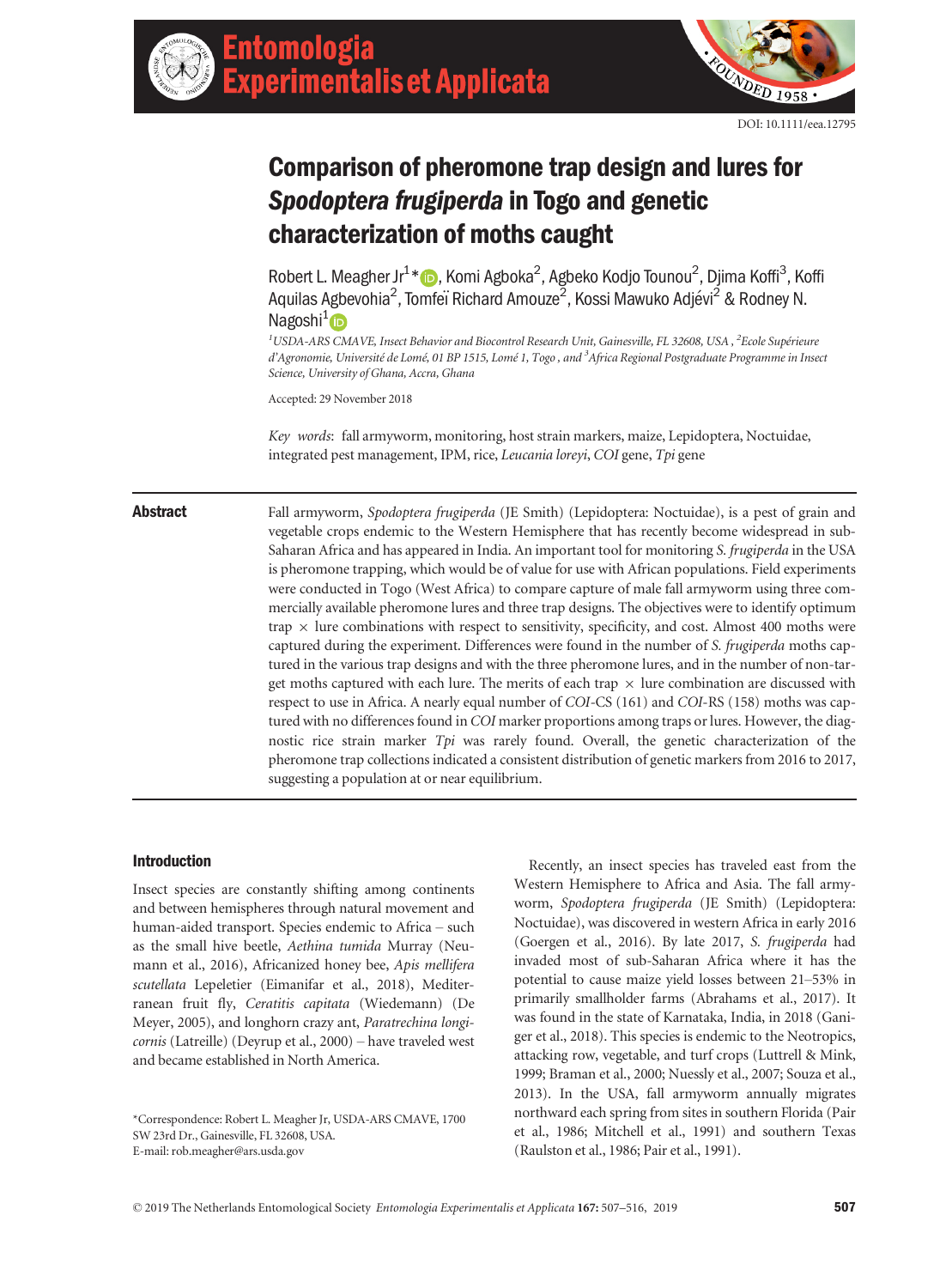Monitoring, surveillance, and scouting are critical activities to support a successful integrated pest management program that includes resistant varieties, biological control, and cultural control strategies (McGrath et al., 2018). Monitoring actively tracks the presence, population size, and movement of a pest and for fall armyworm, it is best achieved using pheromone-based traps that attract male moths (McGrath et al., 2018). Adult males have been monitored for over 40 years with commercial versions of female-produced sex pheromones as lures, but there are several pheromone blends and styles of traps that are available and the various combinations may provide conflicting results among geographic regions. Field studies in the USA and Central America have shown that the chemicals needed for attraction were two acetates, (Z)-9-tetradecenyl acetate  $(Z9-14:Ac)$  and  $(Z)-7$ -dodecenyl acetate  $(Z7-12:$ Ac) (Tumlinson et al., 1986; Andrade et al., 2000; Meagher et al., 2013). The addition of two other acetates, (Z)-11 hexadecenyl acetate (Z11-16:Ac) and (Z)-9-dodecenyl acetate (Z9-12:Ac), did not improve attraction of moths to traps (Tumlinson et al., 1986; Meagher et al., 2013). Studies in Brazil found that the E isomer of dodecenyl acetate (E7-12:Ac) significantly increased trap capture (Batista-Pereira et al., 2006). These results indicate that there may be regional differences in attractiveness of pheromone blends.

Differences in pheromone lure composition are also known to influence the number of non-target insects that are collected (Adams et al., 1989; Weber & Ferro, 1991; Meagher, 2001; Spears et al., 2016). This was shown to be an important consideration for monitoring fall armyworm in North America. In Florida, non-target moths rarely comprise more than 10% of the total captures (RL Meagher, unpubl.), but experiments in the northeastern USA showed that commercial lures containing three or four fall armyworm pheromone components attracted large numbers (38–48% of total captures) of the non-target species Leucania phragmatidicola Guenée (Fleischer et al., 2005). Traps baited with two-component lures (Z9-14:Ac and Z7-12:Ac) had low L. phragmatidicola captures (0.5–1.4%) but also captured fewer S. frugiperda (Fleischer et al., 2005). Additional screening or handling of trap samples and possible misidentification of target species decreases the efficiency and value for the monitoring system (Weber & Ferro, 1991; Guerrero et al., 2014; Spears et al., 2016).

Trap design may also influence moth capture and can significantly affect the cost of a monitoring system (Tingle & Mitchell, 1975; Guerrero et al., 2014). Plastic bucket traps are commonly used for fall armyworm and are available from several sources. Moths are contained in the enclosed bucket and are killed with the use of a fumigant.

These traps come in several colors which influences moth capture (Meagher, 2001). Sticky traps come in different shapes (delta, cylindrical), are less expensive, and are easy to transport. But as moths are attached to the sticky surface, the trap's capacity can be exceeded when moth populations are high (Tingle & Mitchell, 1975; Guerrero et al., 2014). Locally produced traps may be constructed of repurposed materials such as plastic containers and soda bottles (Critchley et al., 1997). These traps capture moths in a similar fashion as bucket traps and are usually the least expensive but are variable in effectiveness.

A complication of fall armyworm trapping is that there are two strains that are morphologically identical but differ in their preferred host plant: maize (corn) or rice (Pashley, 1986; Nagoshi, 2012). Pheromone differences have been reported for the strains (Groot et al., 2008; Lima & McNeil, 2009), but the lures tested to date in the Western Hemisphere show no evidence of strain differences in their attractiveness (Meagher et al., 2013; Unbehend et al., 2013). The strains can only be distinguished by genetic markers. However, our studies of fall armyworm from Africa found oddities in the composition and distribution of diagnostic strain markers that bring into question whether the strain preferring rice is present in Africa or is behaving as expected with respect to host preference (Nagoshi et al., 2018). However, these studies used field-collected larvae from strains having maize as their preferred host plants. Collections of free-flying adult males from pheromone traps could provide a more representative description of the African populations.

Accurate monitoring of S. frugiperda numbers is a critical element for understanding infestation patterns and forecasting pest movements. Of importance is the specificity of the monitoring method, as measured by the proportion of target to non-targets, because low specificity will lead to overestimations of infestation levels or require additional efforts for identification. We tested two commercially available trap designs in comparison with one locally made device, which might allow for significant cost reductions if shown to be effective, all in combination with three commercial lures. The objectives were to identify the optimal trap and pheromone combinations with respect to the number of S. frugiperda males captured, the number and species of non-targets collected, and the cost of monitoring. The specimens obtained were used to confirm whether the unusual distribution of strain markers described from earlier larval surveys can also be observed in pheromone trap collections and to test whether populations in Togo were stable relative to the distribution of genetic markers.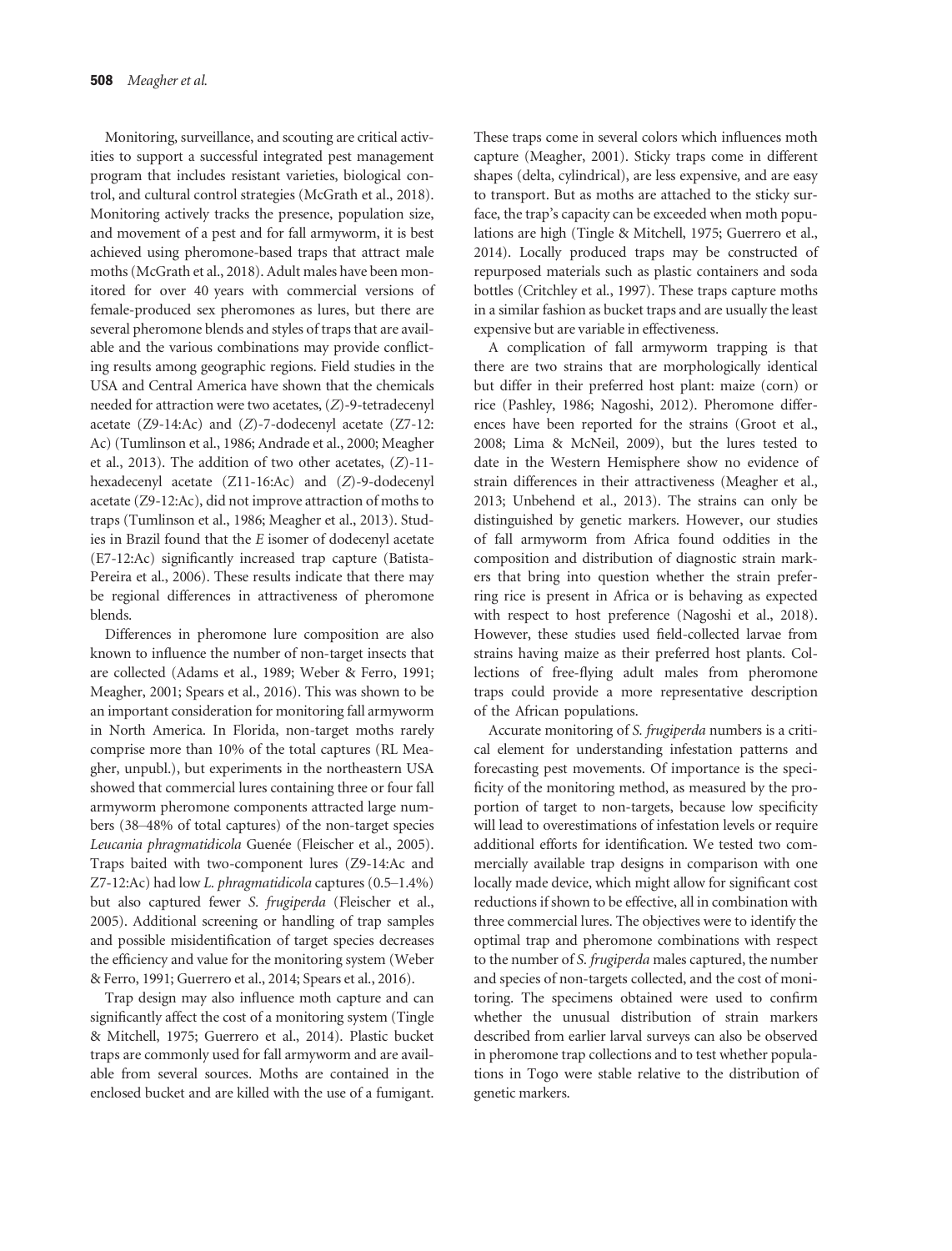# Materials and methods

# Trap types

Three categories of traps were tested. A bucket-style trap was represented by a Unitrap (distributed by Great Lakes IPM, Vestaburg, MI, USA). These are commonly used in the USA for S. frugiperda monitoring and consist of a white container (bucket) with a green top that provides limited protection from the rain and a yellow funnel (total height 21 cm, bucket circumference 50 cm). The pheromone lure was placed in a basket within the top and a fumigant strip was placed in the bucket to kill specimens. The sticky trap used had a plastic ' $\Delta$ -shaped' (delta) configuration with a liner that was inserted into the delta structure (AlphaScents, West Linn, OR, USA). The pheromone lure was placed on the sticky liner and attracted moths became attached to the liner (bottom 28.5  $\times$  19.5 cm; liner 20  $\times$  17.5 cm). The last trap category was one of local (Togo) design. This trap was constructed from a 1.5-l plastic water bottle and was composed of three main parts (Figure 1): (1) the approximately cylindrical transparent or bucket part was 8 cm in diameter and 16 cm high; (2) the conical part of the bottle included the (upside down) bottle neck and had a base diameter of 8 cm and a height of 9 cm, which was stuck into the cylindrical bucket forming the funnel; and (3) a truncated conical yellow plastic plate supported by metal wire at a distance of 3.5 cm from the top of the cylindrical bucket-funnel complex (Figure 1). We used a metal wire to hang the lure inside between the yellow lid and the funnel. The same metal wire passed through the yellow lid to hang the trap. The local trap was based on the bucket trap model but was less costly than commercial products.

# Pheromone lure types

Three commercially available pheromone blends on rubber septa were tested. They were chosen because they have demonstrated to be effective in pheromone trapping of fall armyworm in the USA and they differ in composition. Chemical analysis of the lure components was not completed; however, the following percentages were determined in a previous study (Meagher et al., 2013). The four-component lure (4C) contained Z9-14:Ac (78.3%), Z11-16:Ac (3.6%), Z7-12:Ac (11.2%), and Z9-12:Ac (7.0%) (L105A or standard FAW lure), whereas the twocomponent lure (2C) contained Z9-14:Ac (90.5%) and Z7-12:Ac (9.5%) (L976 or PSU lure) (Scentry Biologicals, Billings, MT, USA). A three-component lure (3C), composed of Z9-14:Ac (66.1%), Z11-16:Ac (4.7%), and Z7-12: Ac (29.3%), was provided by Trécé (Adair, OK, USA). Pheromone lures were changed after 30 days.



Figure 1 Local Togolese trap constructed from a 1.5-l plastic water bottle, designed by AKM Adjevi, D Koffi, and K Agboka. See the text for a detailed description.

#### Field study

The trial was conducted during the first maize growing season in 2017 at the Togolese Agricultural Research Institute (Institut Togolais de Recherche Agronomique, ITRA; 06° 10.556N, 001° 12.645E) and at the Station d'Expérimentation Agronomique de Lomé (SEAL) de l'Ecole Supérieure d'Agronomie, Université de Lomé (06° 10.682N, 001° 12.626E), both in southern Togo. Maize ('quality protein maize') was planted on 26 June 2017. Blocks of maize were 8 m wide and 96 m long. Each block contained eight rows of maize separated by a 20-m nocrop zone. The treatments were deployed 2 weeks after planting in a randomized complete block design with four replicates. Trap-lure combinations  $(n = 9)$  were placed along a line at the edge of the maize block, with 12 m between traps. Traps were attached to wooden poles at a height of 1.5 m and were checked 21 and 30 July, 8, 17, and 26 August, and 4 September. Fall armyworm and non-target moths were collected, counted and placed into a plastic bag labeled with the date, trap, and lure types, and placed in a freezer. Additionally, Unitraps baited with 4C pheromone lures were placed at SEAL for routine monitoring from 15 May to July 2017. After the experiment was completed, moths were shipped to Gainesville (FL, USA) for genetic analysis.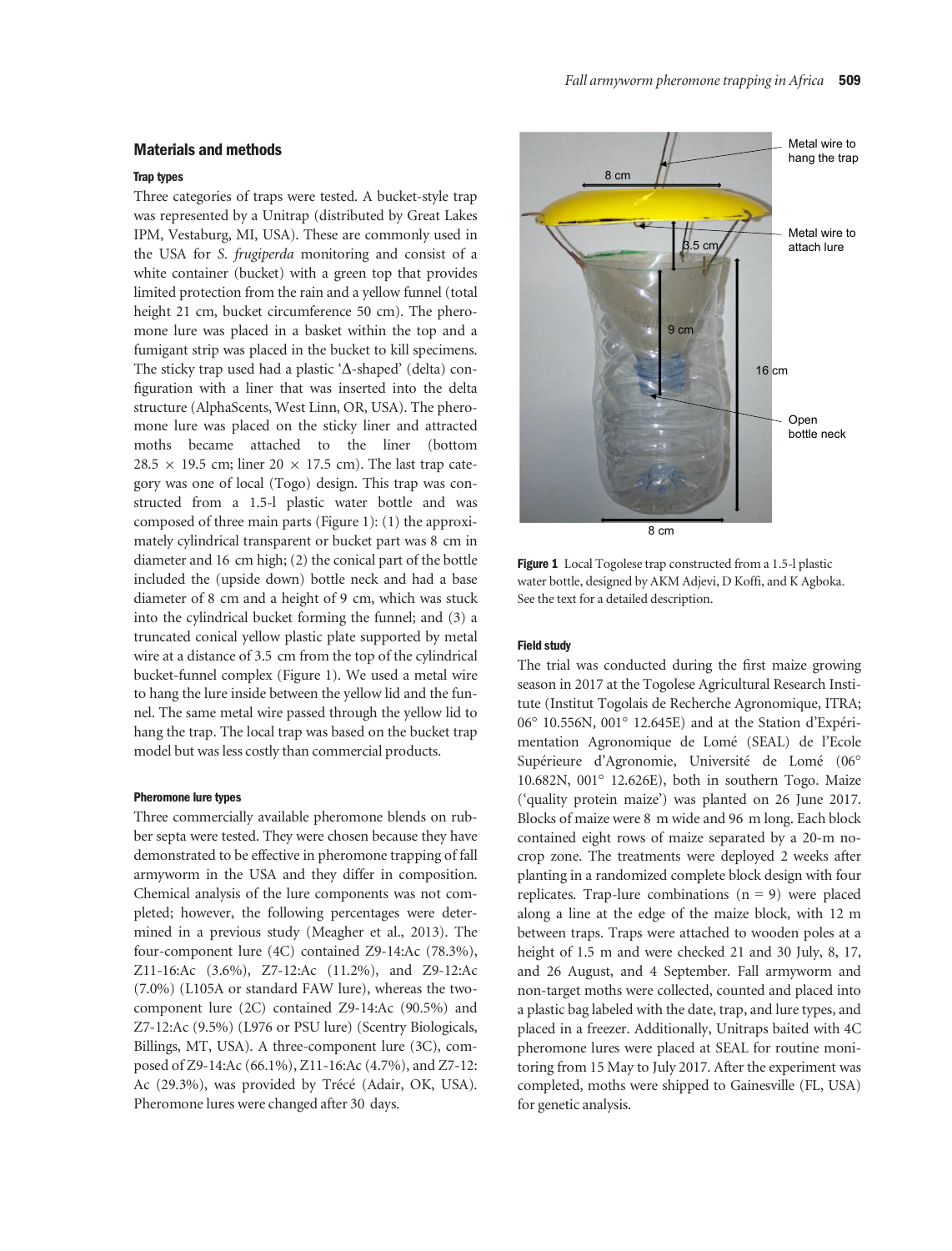#### DNA isolation

Mitochondrial and genomic DNA for use in PCR amplifications were isolated from individual specimens using Zymo-Spin III columns (Zymo Research, Orange, CA, USA) by a modification of protocols described previously (Nagoshi et al., 2018). Individual specimens were obtained either air dried or preserved in alcohol. These were dissected with approximately 1/3 body length used for DNA isolation and the remainder archived in 100% ethanol at  $-20$  °C. The homogenized tissue was pelleted by centrifugation at 6 000  $\gamma$  for 5 min at room temperature and the pellet was resuspended in 800 µl Genomic Lysis buffer (Zymo Research) and incubated at 55 °C for 5–30 min. Debris was removed by centrifugation at 12 000 g for 5 min. The supernatant was transferred to a Zymo-Spin III column (Zymo Research) and processed according to manufacturer's instructions. The DNA preparation was increased to a final volume of 100 µl with distilled water. Genomic DNA preparations of fall armyworm samples from previous studies were stored at  $-20$  °C.

#### PCR amplification and DNA sequencing

PCR amplification of the mitochondrial Cytochrome Oxidase subunit I gene (COI) was performed in a 30-µl reaction mix containing  $3 \text{ ul}$  of the  $10 \times$  manufacturer's reaction buffer,  $0.5 \mu$ l 10 mm dNTP,  $0.5 \mu$ l 20  $\mu$ m primer mix, 1–2 µl DNA template (0.05–0.5 µg), 0.5 U Taq DNA polymerase (New England Biolabs, Beverly, MA, USA). The thermocycling program was 94 °C (1 min), followed by 33 cycles of 92 °C (30 s), 56 °C (45 s), 72 °C (45 s), and a final segment of 72 °C for 3 min. Typically 96 PCR amplifications were performed at the same time using either 0.2-ml tube strips or 96-well microtiter plates. Two segments of the COI gene were amplified as needed and one segment of the Triosephosphate Isomerase I (Tpi) gene. All primers were obtained from Integrated DNA Technologies (Coralville, IA, USA) and included JM76 (5'-GAGCTGAATTAGGGACTCC-3′), JM77 (5′-ATCACC TCCACCTGCAGGATC-3′), COI-891F (5′-TACACGAG-CATATTTTACATC-3′), COI-1472R (5′-GCTGGTGGTA AATTTTGATATC-3′), *Tpi-412F* (5′-CCGGACTGAAGG TTATCGCTTG-3'), and *Tpi*-1195R (5'-AGTCACTGAC CCACCATACTG-3'). The PCR-amplified fragments were isolated from 1.8% horizontal agarose gels using the Zymoclean Gel DNA Recovery Kit (Zymo Research) and was directly DNA sequenced by Genewiz (South Plainfield, NJ, USA). DNA alignments and consensus building were performed using MUSCLE (multiple sequence comparison by log-expectation), a public domain multiple alignment software incorporated into the Geneious Pro v.10.1.2 program [Biomatters, New Zealand; [http://](http://www.geneious.com) [www.geneious.com](http://www.geneious.com) (Kearse et al., 2012)].

#### Analyzing COI strain markers

The primer pair COI-891F and COI-1472R generates a 603-bp fragment that contains two polymorphic sites that we previously used to identify strains (Nagoshi et al., 2008). In Western Hemisphere fall armyworm populations, sites  $CO1_{1164}$  and  $CO1_{1287}$  identify one rice-strain  $(COI<sub>1164</sub> = T, CO1<sub>1287</sub> = A)$  and four maize-strain haplotypes (A<sub>1164</sub>A<sub>1287</sub>, A<sub>1164</sub>G<sub>1287</sub>, G<sub>1164</sub>A<sub>1287</sub>, and G<sub>1164</sub>G<sub>1287</sub>). Haplotypes  $A_{1164}A_{1287}$  and  $G_{1164}A_{1287}$  are generally infrequent, whereas  $A_{1164}G_{1287}$  and  $G_{1164}G_{1287}$  frequencies vary by region, with h2 predominant in Texas and h4 mostly in Florida. Specimens that differed from the S. frugiperda consensus were examined using the JM76/JM77 569-bp PCR amplification product that includes the region previously used for barcode comparisons of Spodoptera species (Nagoshi et al., 2011). These sequences were then compared to the GenBank database by Basic Local Alignment Search Tool analysis for species identification.

#### Analyzing Tpi strain markers

This method was originally based on the presence of 10 single nucleotide polymorphisms in the product amplified by Tpi-412F/Tpi-1195R (Nagoshi, 2010). Two additional polymorphic sites, gTpi192Y and gTpi198Y, are located on the same exon 9 and 15 bp downstream of  $e4_{183}$ . Both show a much lower strain-bias than  $e4_{183}$  (Nagoshi et al., 2017a) and together produce two  $Tpi$ -C subgroups in the Africa collections,  $TpiCal$  (C<sub>192</sub>C<sub>198</sub>) and  $TpiCa2$  $(T_{192}T_{198})$ , whereas the Tpi-R marker is always associated with  $T_{192}T_{198}$  (*TpiRa1*). No other variants at these loci have so far been found in the Africa specimens. The PCR amplified fragment produced by the primer pair Tpi412F/ 1140R contains all relevant Tpi markers and can be simultaneously read from a single sequencing run using Tpi412F as primer.

The  $Tpi$  gene is located on the  $Z$  sex chromosome that is present in one copy in females and in two copies in males. As males can be heterozygous for  $Tpi$ , there is the potential for the simultaneous display of alternatives at each of the polymorphic sites. This would be indicated by an overlapping C and T DNA sequence chromatograph (Nagoshi, 2010). Heterozygosity at the strain-diagnostic  $e4_{183}$  is denoted as  $TpiH$ , whereas heterozygosity at sites e $4_{192}$  and  $e_{4198}$  is indicated by a Y (i.e., TpiC-YY, TpiR-YY, TpiH-YY).

Tpi haplotype frequencies were calculated on a per chromosome basis. Larval data from Africa were used from a previous study (Nagoshi et al., 2018). The sex of the larvae was not determined so these could be hemizygous or homozygous for the Tpi haplotype. We assumed a 1:1 sex ratio and so multiplied the number of apparent homozygous larvae (i.e., those that showed an unambiguous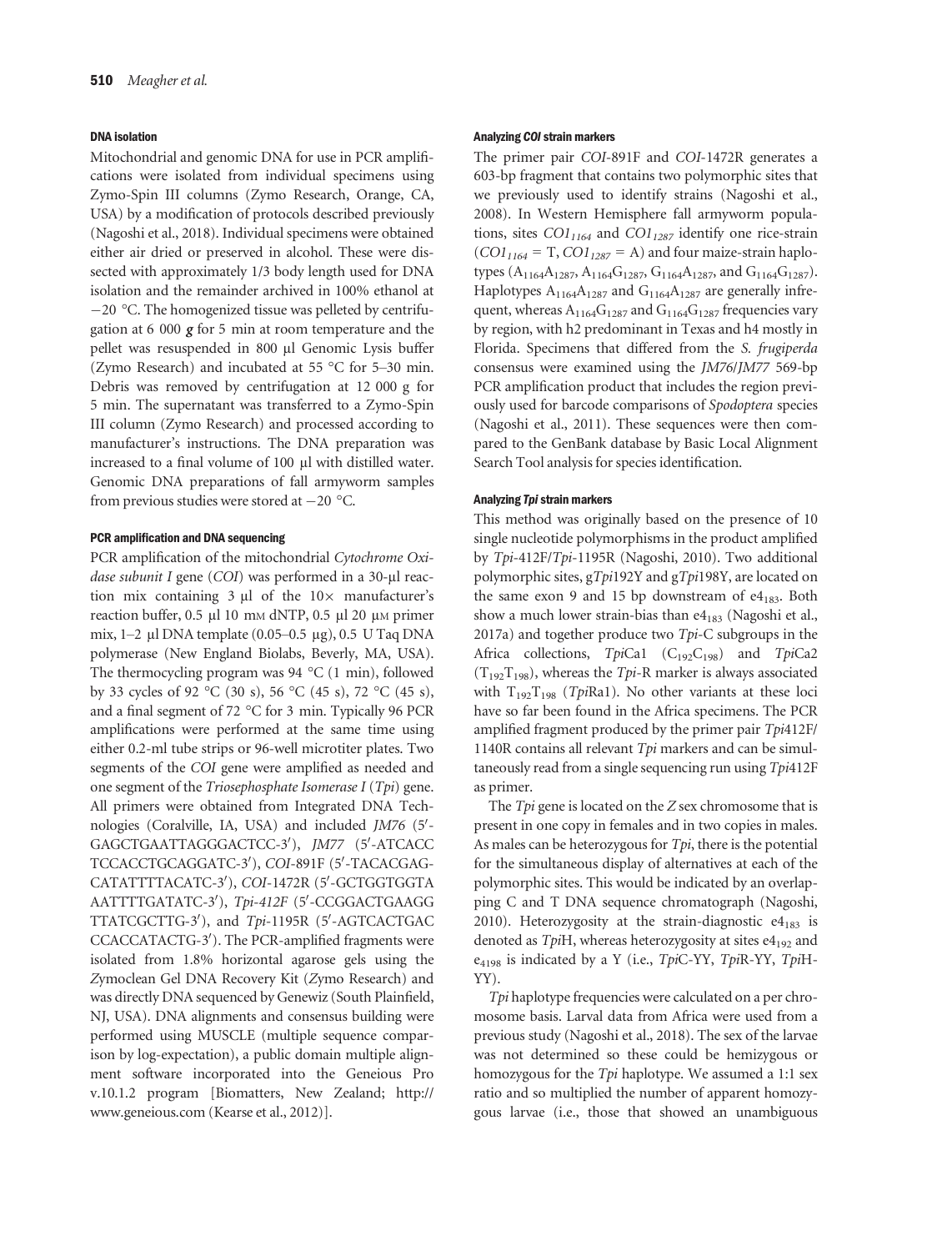TpiCa1, TpiCa2, and TpiRa1 haplotype) by 1.5 to estimate chromosome number. Pheromone trap collections are all males, so these homozygotes were multiplied by 2. Because only three Tpi haplotypes have so far been found in Africa, the heterozygous types were limited to TpiC-YY, TpiR-YY, and TpiH-YY, and the contributing haplotypes could be unambiguously identified. Based on these considerations, Tpi haplotype numbers were calculated as follows for larvae,  $TpiCal = 1.5[TpiCal]+[TpiC-YY]+[TpiH-CC];$  $TpiCa2 = 1.5[TpiCa2] + [TpiC-YY] + [TpiH-YY]$ ;  $TpiRa1 =$  $1.5[TpiRa1]+[TpiR-YY]+[TpiH-YY]$ . For the pheromone trap collections, the 1.5 was replaced by 2.

# Statistical analysis

All analyses were conducted in SAS (SAS Institute, 2012). All data were first analyzed using Box-Cox (Proc TRANS-REG) and Proc UNIVARIATE to find the optimal normalizing transformation (Osborne, 2010); as many traps contained no moths, all data were transformed with  $y + 0.1$ . Trap and lure differences were compared with a randomized complete block design in Proc MIXED, with trap, lure, and the trap\*lure interaction as the fixed variables and block as the random variable. In all analyses, LSMEANS with an adjusted Tukey test was used to separate variable means.

Trap sensitivity was measured in two ways, regardless of which pheromone lure was used. First, the number of times (sampling date  $\times$  blocks across all lures) that a trap contained zero moths. The other calculation was the number of times that a trap was the only trap of the three with zero moths. Trap sensitivity was analyzed using Proc MIXED, with trap as the fixed variable and sampling date as the random variable. Pheromone lure sensitivity was tested in the same way, regardless of which trap was used. Frequency analysis (Proc FREQ, exact  $\chi^2$  test) was used to compare COI and Tpi markers among traps and lures.

#### **Results**

# Trap types and lures differ in their specificity

A total of 216 traps collected 304 S. frugiperda moths over the 45-night survey period for an average of 1.41 moths per trap. The trap\*lure interaction was not significant  $(F_{4,24} = 1.31, P = 0.30)$ , but the effects of both trap type and lure were significant (Table 1). Bucket traps captured more fall armyworm than the local and sticky traps combined, and the 3C lures attracted more fall armyworm moths than the 4C or 2C lures (Figure 2). Bucket traps with 3C lures caught the most fall armyworm moths, and significantly more than the sticky traps with 2C and 4C lures, and then local traps with 2C and 4C lures  $(F_{8,24} = 7.08, P \le 0.001).$ 

# Trap selectivity

Although the capability of a trap to capture large numbers of moths is important, another factor to consider in selecting a trap is its capability to capture moths when populations are low. That a trap contained zero moths occurred between 30 and 50% of the samples, and there was no difference among traps (Table 2). However, in 18% of the samples, a sticky trap was the only one with zero moths, compared to 2.8 and 4.2% for bucket and local traps, respectively. These results indicated that under conditions of low populations, sticky traps performed poorly in capturing moths (Table 2). There was no difference in the sensitivity of pheromone lures in attraction of fall armyworm moths, although there was a trend for traps with 3C lures to contain moths when the other traps were empty (Table 2).

#### Cost analysis

Cost analysis is provided as a rough guideline because it is based on small samples of moths. Sticky traps appear to be cheaper than the bucket traps, but if populations are high, then the inserts for the sticky traps need to be changed frequently. The cost analysis for the 7 weeks of trapping with the bucket traps is (USD) \$13.15 per trap (trap  $cost = $9.95 + two fumigant strips @ $3.20$ ; the cost for the sticky traps is  $$15.60$  (trap cost =  $$5.10 + weekly$ inserts  $\omega$  7  $\times$  \$1.50). The local traps are easily made from materials at hand and are variable in cost but are the least expensive (estimated at \$3.50 for materials). Therefore, the traps used in this experiment could potentially be the most efficient, catching slightly over 21 moths per dollar (75/\$3.50). The bucket trap was next, at about 12 moths per dollar (156/\$13.11), and the sticky traps did the poorest at under five moths per dollar (73/\$15.60). Over  $4\times$  more moths could be captured in local traps per dollar than in sticky traps in a monitoring program.

#### Non-target moths

Other moth species were collected in traps and some of these could be confused with S. frugiperda. One species that was identified using DNA sequencing was Leucania (Mythimna) loreyi (Duponchel). Moths were collected in similar numbers across traps but  $7\times$  more were attracted to the 3C pheromone lure than to the 2C and 4C lures (Table 1). The bucket-3C combination caught more L. loreyi than bucket-2C, bucket-4C, and sticky-4C combinations ( $F_{8,24} = 3.9$ ,  $P = 0.0045$ ; Figure 2). Of the 24 L. loreyi moths identified, 13 were collected on one sample date (26 August). One other species, Spodoptera triturata (Walker), was collected once and is similar in appearance to S. frugiperda. Other non-target moths were present but would likely not be misidentified as fall armyworm. These include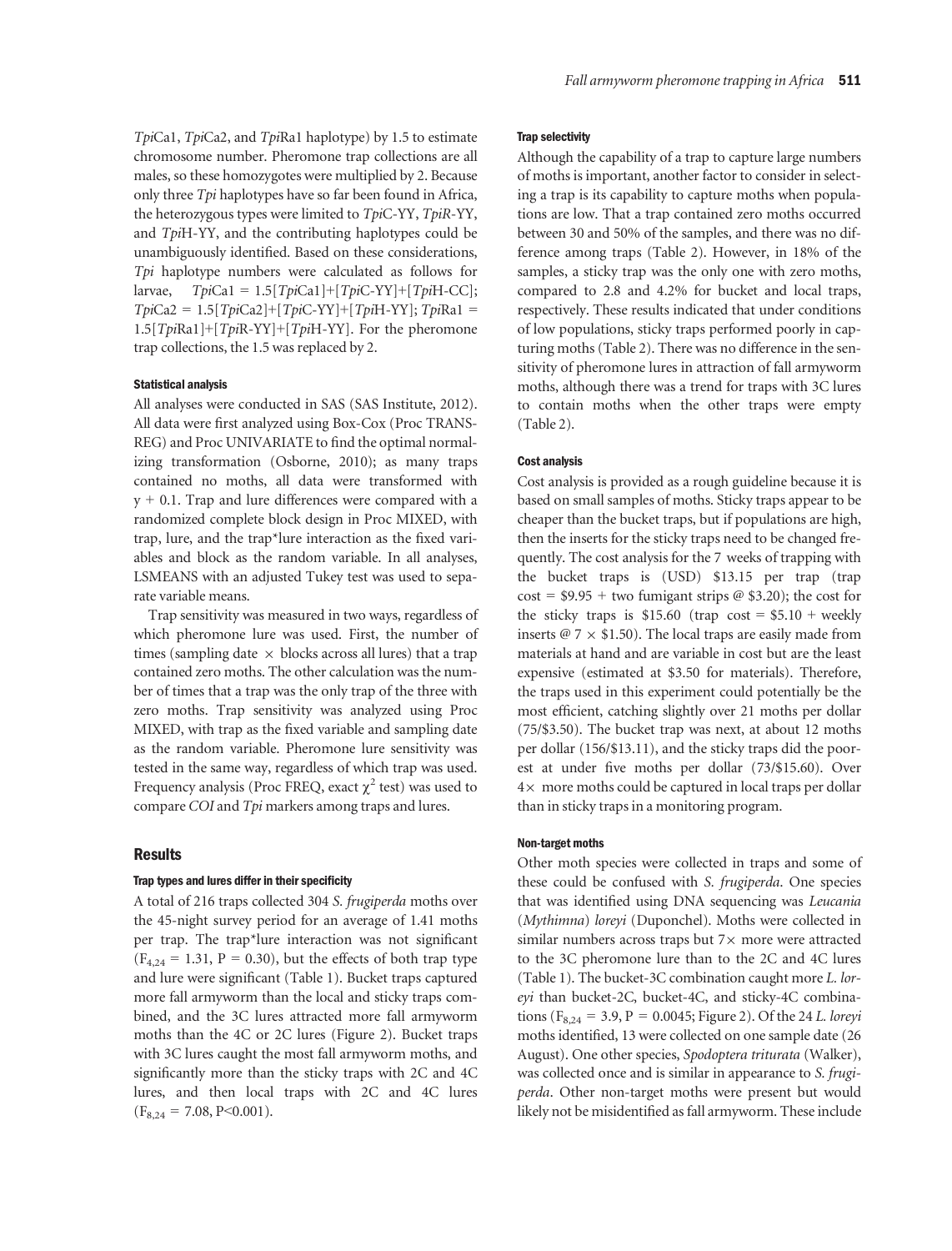|  | <b>Table 1</b> Mean ( $\pm$ SE; n = 12) number of moths per trap, captured in bucket, local, or sticky traps baited with sex pheromone lures comprising two (2C), |  |  |  |
|--|-------------------------------------------------------------------------------------------------------------------------------------------------------------------|--|--|--|
|  | three (3C), or four (4C) components, in a maize field in Togo, 2017                                                                                               |  |  |  |

| Trap   |    | Spodoptera frugiperda           | Leucania lorevi               | Other non-target moths      | Combined non-target moths   |
|--------|----|---------------------------------|-------------------------------|-----------------------------|-----------------------------|
| Bucket |    | $13.0 \pm 1.5a$                 | $0.92 \pm 0.5a$               | $1.41 \pm 0.38$ ab          | $2.33 \pm 0.64a$            |
| Local  |    | $6.25 \pm 1.3b$                 | $0.75 \pm 0.33a$              | $0.83 \pm 0.27$ b           | $1.58 \pm 0.38a$            |
| Sticky |    | $6.08 \pm 0.9b$                 | $0.33 \pm 0.14a$              | $3.08 \pm 0.69a$            | $3.42 \pm 0.65a$            |
|        |    | $F_{2,24} = 19.0, P \le 0.0001$ | $F_{2,24} = 0.43, P = 0.65$   | $F_{2,24} = 7.0, P = 0.004$ | $F_{2,24} = 3.0, P = 0.068$ |
| Lure   | 2C | $7.0 \pm 1.5b$                  | $0.25 \pm 0.13b$              | $2.58 \pm 0.71a$            | $2.83 \pm 0.69a$            |
|        | 3C | $11.1 \pm 1.7a$                 | $1.67 \pm 0.48a$              | $1.17 \pm 0.32a$            | $2.83 \pm 0.55a$            |
|        | 4C | 7.25 $\pm$ 1.2b                 | $0.08 \pm 0.08$               | $1.58 \pm 0.48a$            | $1.67 \pm 0.51a$            |
|        |    | $F_{2,24} = 6.7, P = 0.0048$    | $F_{2,24} = 11.4, P = 0.0003$ | $F_{2,24} = 2.3, P = 0.12$  | $F_{2,24} = 1.4, P = 0.27$  |

Means within a column and within a trap type (bucket/local/sticky) or lure type (2C/3C/4C) followed by the same letter are not significantly different (Adjusted Tukey test: P>0.05).



Figure 2 Number of fall armyworm, Leucania loreyi, and other non-target moths per trap across nine trap-lure combinations, comprising bucket (buc), local (loc), and sticky (sti) traps, and pheromone lures of two (2C), three (3C), or four (4C) components.

brightly colored erebids [Spilosoma sp., Polypogon fractalis (Guenée), and Metarctia sp.], and unidentified smaller 'micros' in the superfamily Gelechioidea. Higher numbers of these non-target moths were in the sticky traps compared to the bucket and local traps (Table 1). Higher numbers of non-target moths were found in traps baited with the 2C lure, but the difference among lures was not significant ( $F_{8,199} = 1.64$ ,  $P = 0.12$ ).

#### Host strain marker comparison

A nearly equal number of COI-CS (161) and COI-RS (158) moths was found in the trap-lure study with no significant differences found in COI marker proportions among traps  $(COI-RS: local = 0.5, sticky = 0.4068,$  Table 2 Mean  $(\pm$  SE) sensitivity of bucket, local, or sticky traps and pheromone lures comprising two (2C), three (3C), or four (4C) components, to capture fall armyworm moths in a maize field in Togo, 2017

| Trap          |     | Frequency $(\% )$ of events<br>that a trap or lure<br>contained zero moths | Frequency $(\% )$ of<br>events that a trap or<br>lure does not contain a<br>moth when the others<br>do |
|---------------|-----|----------------------------------------------------------------------------|--------------------------------------------------------------------------------------------------------|
| <b>Bucket</b> |     | $31.9 + 11.3a$                                                             | $2.8 \pm 1.8$ h                                                                                        |
| Sticky        |     | $51.4 \pm 12.8a$                                                           | $18.1 + 5.9a$                                                                                          |
| Local         |     | $45.8 + 8.0a$                                                              | $4.2 + 1.9b$                                                                                           |
|               |     | $F_{2,10} = 1.9, P = 0.21$                                                 | $F_{2,10} = 5.2, P = 0.028$                                                                            |
| Lure          |     | $2C$ 47.2 + 10.2a                                                          | $8.3 + 3.0a$                                                                                           |
|               | 4C. | $47.2 + 12.5a$                                                             | $5.6 + 1.8a$                                                                                           |
|               |     | $3C$ $34.7 + 9.2a$                                                         | $6.9 + 4.0a$                                                                                           |
|               |     | $F_{2,10} = 1.1, P = 0.39$                                                 | $F_{2,10} = 0.2, P = 0.82$                                                                             |

Means within a column and within a trap type (bucket/sticky/local) or lure type (2C/3C/4C) followed by the same letter are not significantly different (Adjusted Tukey test: P>0.05).

bucket =  $0.3664$ ; P $> 0.3$ ) or lures (COI-RS:  $3C = 0.43$ ,  $4C = 0.4054$ ,  $2C = 0.3816$ . However, fewer moths from bucket traps were COI-RS than COI-CS ( $\chi^2 = 9.4$ ,  $P = 0.0028$ ). In comparison, the diagnostic rice strain Tpi marker, TpiR, was rarely found in all collections (frequency <0.06), consistent with earlier findings based on a survey of larval collections (Nagoshi et al., 2017b). This earlier study characterized Togo fall armyworm populations for COI-CS and Tpi haplotype distributions using larval collections from field crops (Nagoshi et al., 2017b). No significant differences were observed between those results and that obtained from the pheromone trap collections (Table 3). These data also indicate consistency in the haplotype frequency from 2016 to 2017 in Togo.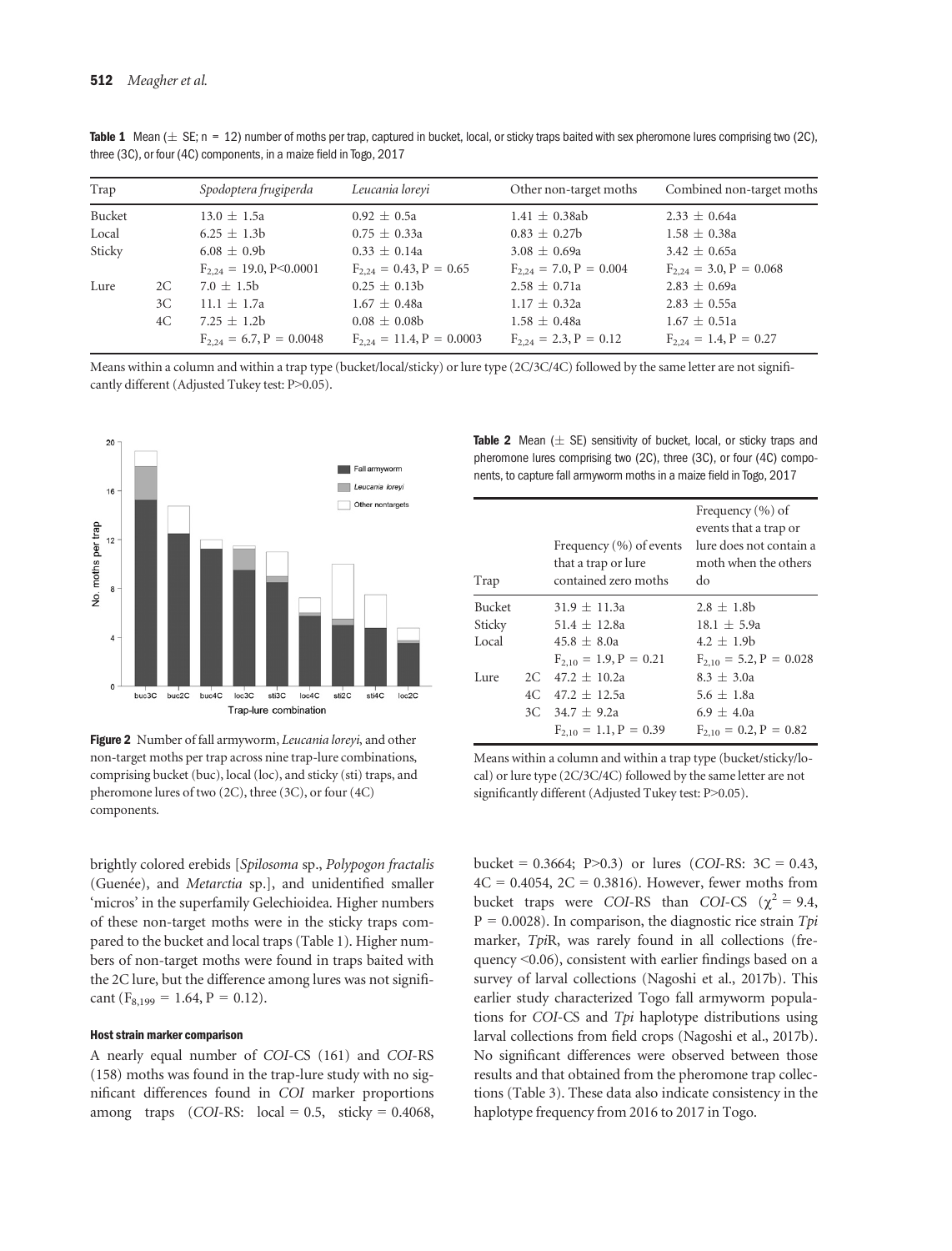A subset of COI haplotypes based on polymorphisms at sites 1 164 and 1 287 shows reproducible regional differences in frequency in the Western Hemisphere, with the  $G_{1164}G_{1287}$  variant predominating in the Caribbean, Florida, and the eastern coast of the USA, whereas  $A_{1164}G_{1287}$  is the majority elsewhere. Previous surveys of Togo and parts of Africa by larval collections only identified the  $G_{1164}G_{1287}$  subtype. For the first time, the  $A_{1164}G_{1287}$  variant was found in Togo where it represented 4 of 163 (2.5%) of the pheromone trap specimens tested (Figure 3).

# **Discussion**

Pheromone traps are an effective method for pest monitoring as they do not require direct collection from plant hosts and the pheromone lure should in principle be specific to the targeted pest. In practice, however, trap-lure combinations can differ significantly in both sensitivity and specificity, depending on region. This is likely due to genetic variation between geographically separated subpopulations and differences in the types and numbers of related non-target species. It is therefore important to field test trap-lure combinations in previously unmonitored areas to assess their sensitivity and specificity.

The part of non-targeted pests was variable, ranging from 15 to 36% of total captures with the highest frequency found with sticky traps. However, only L. loreyi and S. triturata were similar enough to fall armyworm to present an identification challenge. Spodoptera triturata is found throughout continental Africa south of the Sahara and attacks grass crops (Fletcher, 1956; Vermeulen & Catling, 1980). Only a single specimen was found in our collections and because its pheromone composition is different from that of fall armyworm (Blair & Tannock, 1978), it is doubtful that this species will be a consistent non-target in fall armyworm pheromone trapping surveys.

Table 3 Comparison of fall armyworm COI (calculated on a per individual basis) and *Tpi* (calculated on a per chromosome basis) frequencies between larval and pheromone trap collections using  $\chi^2$  analysis. Larval data are from Nagoshi et al. (2017b)

|                |           | COI strain<br>marker |                    | Tpi strain marker |                |             |
|----------------|-----------|----------------------|--------------------|-------------------|----------------|-------------|
|                | $n_{ind}$ | COI-CS               | $n_{\text{chrom}}$ | $Tpi$ -<br>Ca1    | $Tpi$ -<br>Ca2 | Tpi-<br>Ra1 |
| Larvae         | 74        | 0.6945               | 131                | 0.4351            | 0.4084         | 0.1565      |
| Traps          | 250       | 0.6520               | 500                | 0.5320            | 0.4040         | 0.0640      |
| $\chi^2$       |           | 0.1341               |                    | 0.9709            | 0.0024         | 3.88        |
| $P < \gamma^2$ |           | 0.32                 |                    | 0.32              | 0.96           | 0.049       |



Figure 3 Distribution of fall armyworm COI-CS haplotypes based on polymorphisms at sites 1164 and 1287. Four haplotype variants (AA, AG, GA, and GG) have been observed that differ in their frequencies by region. Numbers in brackets are the total COI-CS found in the collections. Collection data was used from South America (SA) (Nagoshi et al., 2012, 2015), Texas, USA (TX) (Nagoshi et al., 2011), Florida, USA (FL) (Nagoshi et al., 2011), Puerto Rico (PR) (Nagoshi et al., 2015), Togo 2016 (larvae) (Nagoshi et al., 2017b), and Togo 2017 (traps) from this paper.

In contrast, L. loreyi made up as much as 12% of trap collections and its pheromone composition is a mixture of three components shared by fall armyworm (Sato et al., 1980; Takahashi et al., 1980). Specifically, the L. loreyi pheromone composition (Z9-14:Ac, Z7-12:Ac, and Z11- 16:Ac) is comparable to the 3C lure, consistent with traps with this lure having the highest L. loreyi capture frequency. Captures of L. loreyi were reduced to less than 5% with the 4C (contains an additional acetate, Z9-12:Ac) and 2C lures (lacks Z11-16:Ac). These observations are remarkably similar to the relationship between fall armyworm and L. phragmatidicola in North America, where in certain regions the 3C and 4C lures attracted both species but the 2C lure was only effective with fall armyworm (Fleischer et al., 2005). Leucania loreyi is distributed throughout Africa, Asia, and the Middle East, attacking grain and sugar crops (Joomun et al., 2012; Qin et al., 2017). This broad distribution and similarity in host range indicates that it may be a potential non-target of fall armyworm pheromone trapping throughout the Eastern Hemisphere, with the degree of contamination varying with the size of the L. loreyi local population.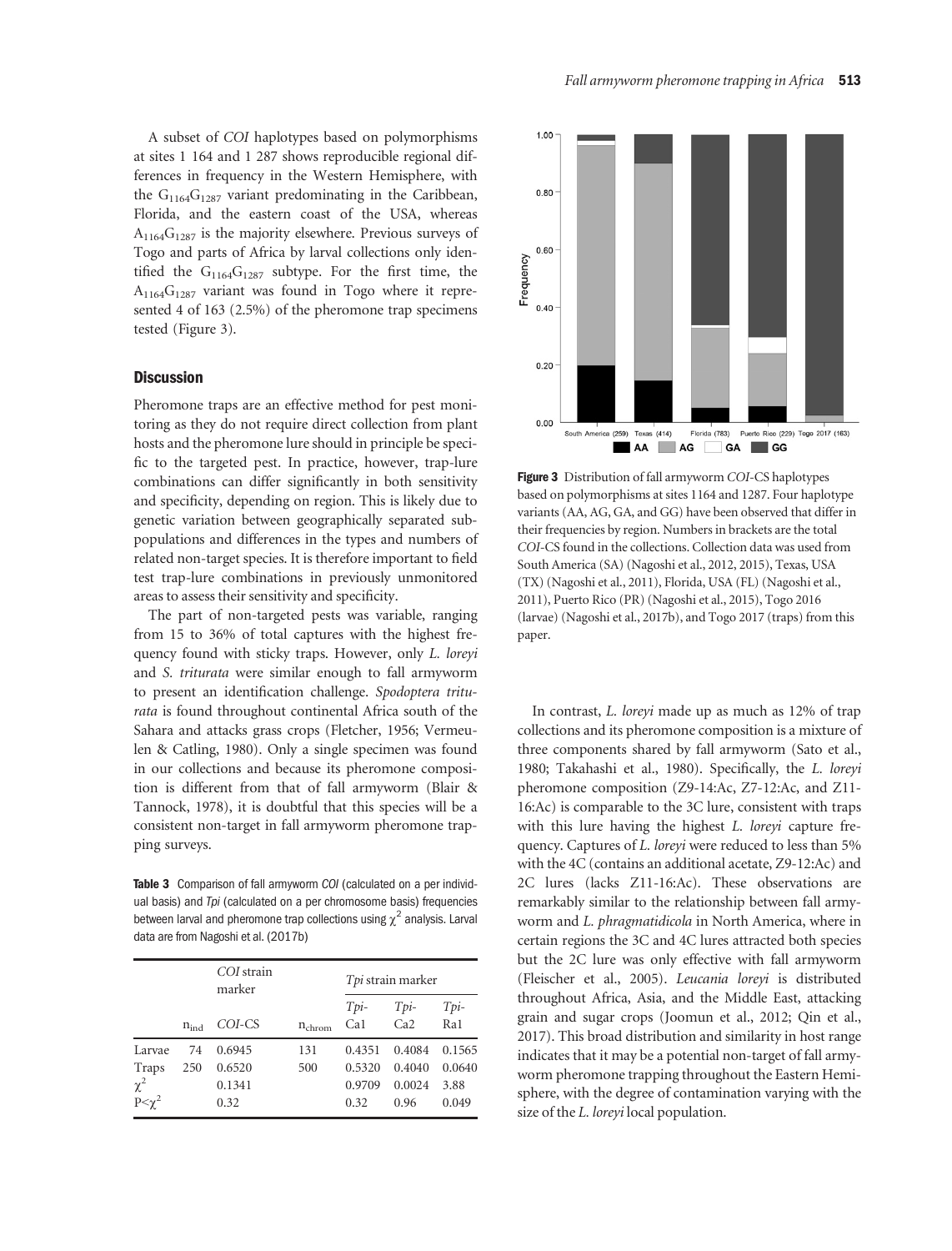Our results provide some general guidance for the choice of trap type and lure in western Africa. Highest fall armyworm captures were obtained with the commercial bucket trap regardless of lure and with 3C in all trap types. Not surprisingly, the bucket trap-3C combination showed the highest sensitivity and would be the preferable choice if only a few traps are to be deployed. Whereas 3C had the highest attraction for *L. loreyi*, this may be a manageable problem in Togo where the contamination was only 12%, but would likely be problematic in habitats with higher endogenous L. loreyi density. If these moths are counted as fall armyworm in a continent-wide trapping study, the results could influence numbers for population dynamics and migration patterns research. At a local level, misidentification of moths in traps could affect management decisions by causing insecticide applications when not needed. If morphologically similar non-targets are a concern, the combination of bucket trap with the 2C lure provides a reasonable compromise.

When taking cost into consideration, the local traps had clear advantages. The lower sensitivity of these traps can be compensated by their affordability, which allows more traps to be deployed. This is an important consideration as indicated by the variability of the trap collection results. Although the bucket trap had statistically significant overall higher fall armyworm collection rate, and was highest in four of the six collection periods, collection rates in only two of these four periods were significantly higher. This indicates the influence of the microenvironment on trap efficiency, which can be overcome by using multiple trap placements.

Overall, the pheromone trap collections gave similar results with respect to genetic marker frequencies as the larval collections, consistent with an unbiased attraction for the two host strains. The Tpi-R haplotype remained rare, suggesting that its low frequency is not the result of sampling bias (larval collections are generally limited to strains preferring maize as host plant) but reflects actual scarcity in the field. The similarity of the fall armyworm populations in Togo from 2016 to 2017 is unexpected, given the rapid spread of fall armyworm across the continent from its first detection in 2015–2016. The relative stability of the genetic marker frequencies in Togo is more suggestive of an established population in equilibrium, so it will be interesting to see if this stability is maintained in subsequent seasons.

# Acknowledgements

We thank personnel from LARASE (Laboratoire de Recherche sur les Agroressources et la Santé Environnementale), the General Direction of the Institut Togolais

de Recherche Agronomique (ITRA), and researchers from its Littoral Centre of Agricultural Research (CRAL) from the Ministry of Agriculture for providing the experimental site and assistance in setting up and maintaining the maize plots in Togo. The use of trade, firm, or corporation names in this publication is for the information and convenience of the reader. Such use does not constitute an official endorsement or approval by the USDA or the Agricultural Research Service of any product or service to the exclusion of others that may be suitable.

# References

- Abrahams P, Bateman M, Beale T, Clotte V, Cock M et al. (2017) Fall armyworm: impacts and implications for Africa. CABI Evidence Note (2), September 2017. Report to DFID. [http://](http://www.invasive-species.org/Uploads/InvasiveSpecies/Fall%2520Armyworm%2520Evidence%2520Note%2520September%25202017.pdf) [www.invasive-species.org/Uploads/InvasiveSpecies/Fall%20](http://www.invasive-species.org/Uploads/InvasiveSpecies/Fall%2520Armyworm%2520Evidence%2520Note%2520September%25202017.pdf) [Armyworm%20Evidence%20Note%20September%202017.](http://www.invasive-species.org/Uploads/InvasiveSpecies/Fall%2520Armyworm%2520Evidence%2520Note%2520September%25202017.pdf) [pdf](http://www.invasive-species.org/Uploads/InvasiveSpecies/Fall%2520Armyworm%2520Evidence%2520Note%2520September%25202017.pdf) (accessed 13 August 2018).
- Adams RG, Murray KD & Los LM (1989) Effectiveness and selectivity of sex pheromone lures and traps for monitoring fall armyworm (Lepidoptera: Noctuidae) adults in Connecticut sweet corn. Journal of Economic Entomology 82: 285–290.
- Andrade R, Rodriguez C & Oehlschlager AC (2000) Optimization of a pheromone lure for Spodoptera frugiperda (Smith) in Central America. Journal of the Brazilian Chemical Society 11: 609–613.
- Batista-Pereira LG, Stein K, De Paula AF, Moreira JA, Cruz I et al. (2006) Isolation, identification, synthesis, and field evaluation of the sex pheromone of the Brazilian population of Spodoptera frugiperda. Journal of Chemical Ecology 32: 1085–1099.
- Blair BW & Tannock J (1978) A further note on the possible pheromone for Spodoptera triturata (Wlk.) (Lepidoptera: Noctuidae). Rhodesian Journal of Agricultural Research 16: 221–223.
- Braman SK, Duncan RR & Engelke MC (2000) Evaluation of turfgrass selections for resistance to fall armyworms (Lepidoptera: Noctuidae). HortScience 35: 1268–1270.
- Critchley BR, Hal DR, Farman DI, McVeigh LJ, Mulaa MAOA et al. (1997) Monitoring and mating disruption of the maize stalkborer, Busseola fusca, in Kenya with pheromones. Crop Protection 16: 541–548.
- Deyrup M, Davis L & Cover S (2000) Exotic ants in Florida. Transactions of the American Entomological Society 126: 293– 326.
- Eimanifar A, Kimball RT, Braun EL & Ellis JD (2018) Mitochondrial genome diversity and population structure of two western honey bee subspecies in the Republic of South Africa. Scientific Reports 8: 1333.
- Fleischer SJ, Harding CL, Blom PE, White J & Grehan J (2005) Spodoptera frugiperda pheromone lures to avoid nontarget captures of Leucania phragmatidicola. Journal of Economic Entomology 98: 66–71.
- Fletcher DS (1956) Spodoptera mauritia (Boisduval) and S. triturata (Walker), two distinct species. Bulletin of Entomological Research 47: 215–217.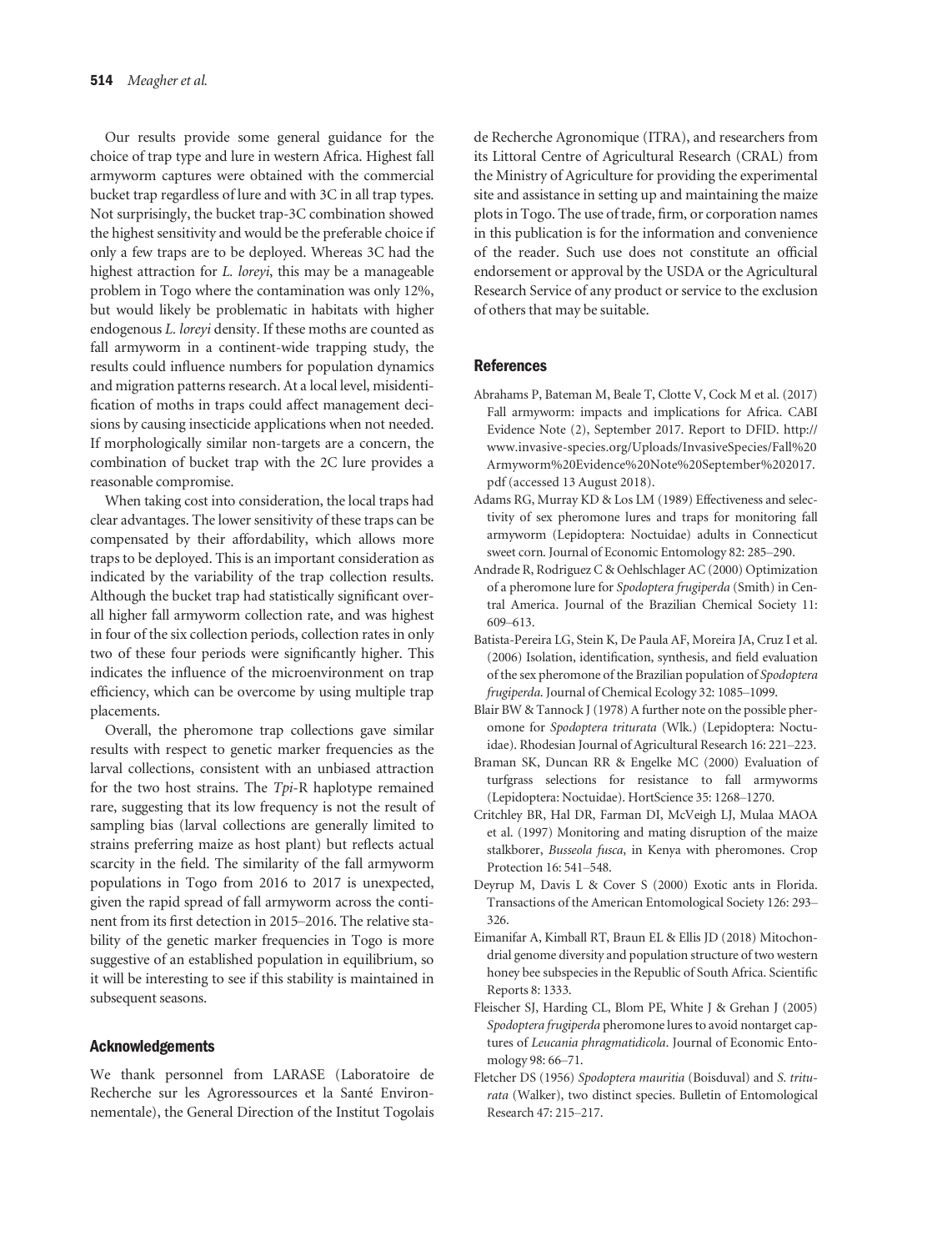- Ganiger PC, Yeshwanth HM, Muralimohan K, Vinay N, Kumar ARV & Chandrashekara K (2018) Occurrence of the new invasive pest, fall armyworm, Spodoptera frugiperda (J.E. Smith) (Lepidoptera: Noctuidae), in the maize fields of Karnataka, India. Current Science 115: 621–623.
- Goergen G, Kumar PL, Sankung SB, Togola A & Tamo M (2016) First report of outbreaks of the fall armyworm Spodoptera frugiperda (JE Smith) (Lepidoptera, Noctuidae), a new alien invasive pest in west and central Africa. PLoS ONE 11(10): e0165632.
- Groot AT, Marr M, Schöfl G, Lorenz S, Svatos A & Heckel DG (2008) Host strain specific sex pheromone variation in Spodoptera frugiperda. Frontiers in Zoology 5: 20.
- Guerrero S, Brambila J & Meagher RL (2014) Efficacies of four pheromone-baited traps in capturing male Helicoverpa (Lepidoptera: Noctuidae) moths in northern Florida. Florida Entomologist 97: 1671–1678.
- Joomun N, Ganeshan S & Dookun-Saumtall A (2012) Identification of three armyworm species (Lepidoptera: Noctuidae) using DNA barcodes and restriction enzyme digestion. International Sugar Journal 114: 344–349.
- Kearse M, Moir R, Wilson A, Stones-Havas S, Cheung M et al. (2012) Geneious Basic: an integrated and extendable desktop software platform for the organization and analysis of sequence data. Bioinformatics 28: 1647–1649.
- Lima ER & McNeil JN (2009) Female sex pheromones in the host races and hybrids of the fall armyworm, Spodoptera frugiperda (Lepidoptera: Noctuidae). Chemoecology 19: 29–36.
- Luttrell RG & Mink JS (1999) Damage to cotton fruiting structures by the fall armyworm, Spodoptera frugiperda (Lepidoptera: Noctuidae). Journal of Cotton Science 3: 35–44.
- McGrath D, Huesing JE, Beiriger R, Nuessly G & Tepa-Yotto TG et al. (2018) Monitoring, surveillance, and scouting for fall armyworm. Fall Armyworm in Africa: A Guide for Integrated Pest Management (ed. by BM Prasanna, JE Huesing, R Eddy & VM Peschke), pp. 11–28. CIMMYT, Mexico City, Mexico.
- Meagher RL Jr (2001) Collection of fall armyworm (Lepidoptera: Noctuidae) adults and nontarget Hymenoptera in different colored Unitraps. Florida Entomologist 84: 77–82.
- Meagher RL, Nagoshi RN, Armstrong JS, Niogret J, Epsky N et al. (2013) Captures and host strains of fall armyworm (Lepidoptera: Noctuidae) males in traps baited with different commercial pheromone blends. Florida Entomologist 96: 729–740.
- De Meyer M (2005) Phylogenetic relationship within the fruit fly genus Ceratitis MacLeay (Diptera: Tephritidae), derived from morphological and host plant evidence. Insect Systematics and Evolution 36: 459–480.
- Mitchell ER, McNeil JN, Westbrook JK, Silvain JF, Lalanne-Cassou B et al. (1991) Seasonal periodicity of fall armyworm (Lepidoptera: Noctuidae) in the Caribbean Basin and northward to Canada. Journal of Entomological Science 26: 39–50.
- Nagoshi RN (2010) The fall armyworm triosephosphate isomerase  $(Tpi)$  gene as a marker of strain identity and interstrain mating. Annals of the Entomological Society of America 103: 283–292.
- Nagoshi RN (2012) Improvements in the identification of strains facilitate population studies of fall armyworm subgroups. Annals of the Entomological Society of America 105: 351–358.
- Nagoshi RN, Meagher RL, Flanders K, Gore J, Jackson R et al. (2008) Using haplotypes to monitor the migration of fall armyworm (Lepidoptera: Noctuidae) corn-strain populations from Texas and Florida. Journal of Economic Entomology 101: 742– 749.
- Nagoshi RN, Brambila J & Meagher RL (2011) Use of DNA barcodes to identify invasive armyworm Spodoptera species in Florida. Journal of Insect Science 11: 154.
- Nagoshi RN, Murúa MG, Hay-Roe M, Juárez ML, Willink E et al. (2012) Genetic characterization of fall armyworm (Lepidoptera: Noctuidae) host strains in Argentina. Journal of Economic Entomology 105: 418–428.
- Nagoshi RN, Rosas-García NM, Meagher RL, Fleischer SJ, Westbrook JK et al. (2015) Haplotype profile comparisons between Spodoptera frugiperda (Lepidoptera: Noctuidae) populations from Mexico with those from Puerto Rico, South America, and the United States and their implications to migratory behavior. Journal of Economic Entomology 108: 135–144.
- Nagoshi RN, Fleischer S & Meagher RL (2017a) Demonstration and quantification of restricted mating between fall armyworm host strains in field collections by SNP comparisons. Journal of Economic Entomology 110: 2568–2575.
- Nagoshi RN, Koffi D, Agboka K, Tounou KA, Banerjee R et al. (2017b) Comparative molecular analyses of invasive fall armyworm in Togo reveal strong similarities to populations from the eastern United States and the Greater Antilles. PLoS ONE 12(7): e0181982.
- Nagoshi RN, Goergen G, Tounou KA, Agboka K, Koffi D et al. (2018) Analysis of strain distribution, migratory potential, and invasion history of fall armyworm populations in northern sub-Saharan Africa. Scientific Reports 8: 3710.
- Neumann P, Pettis JS & Schäfer MO (2016) Quo vadis Aethina tumida? Biology and control of small hive beetles. Apidologie 47: 427–466.
- Nuessly GS, Scully BT, Hentz MG, Beiriger R, Snook ME et al. (2007) Resistance to Spodoptera frugiperda (Lepidoptera: Noctuidae) and Euxesta stigmatias (Diptera: Ulidiidae) in sweet corn derived from exogenous and endogenous genetic systems. Journal of Economic Entomology 100: 1887–1895.
- Osborne J (2010) Improving your data transformations: applying the Box-Cox transformation. Practical Assessment Research Evaluation 15(12): 1–9.
- Pair SD, Raulston JR, Sparks AN, Westbrook JK & Douce GK (1986) Fall armyworm distribution and population dynamics in the southeastern states. Florida Entomologist 69: 468–487.
- Pair SD, Raulston JR, Westbrook JK, Wolf WW & Adams SD (1991) Fall armyworm (Lepidoptera: Noctuidae) outbreak originating in the lower Rio Grande Valley, 1989. Florida Entomologist 74: 200–213.
- Pashley DP (1986) Host-associated genetic differentiation in fall armyworm (Lepidoptera: Noctuidae): a sibling species complex? Annals of the Entomological Society of America 79: 898– 904.